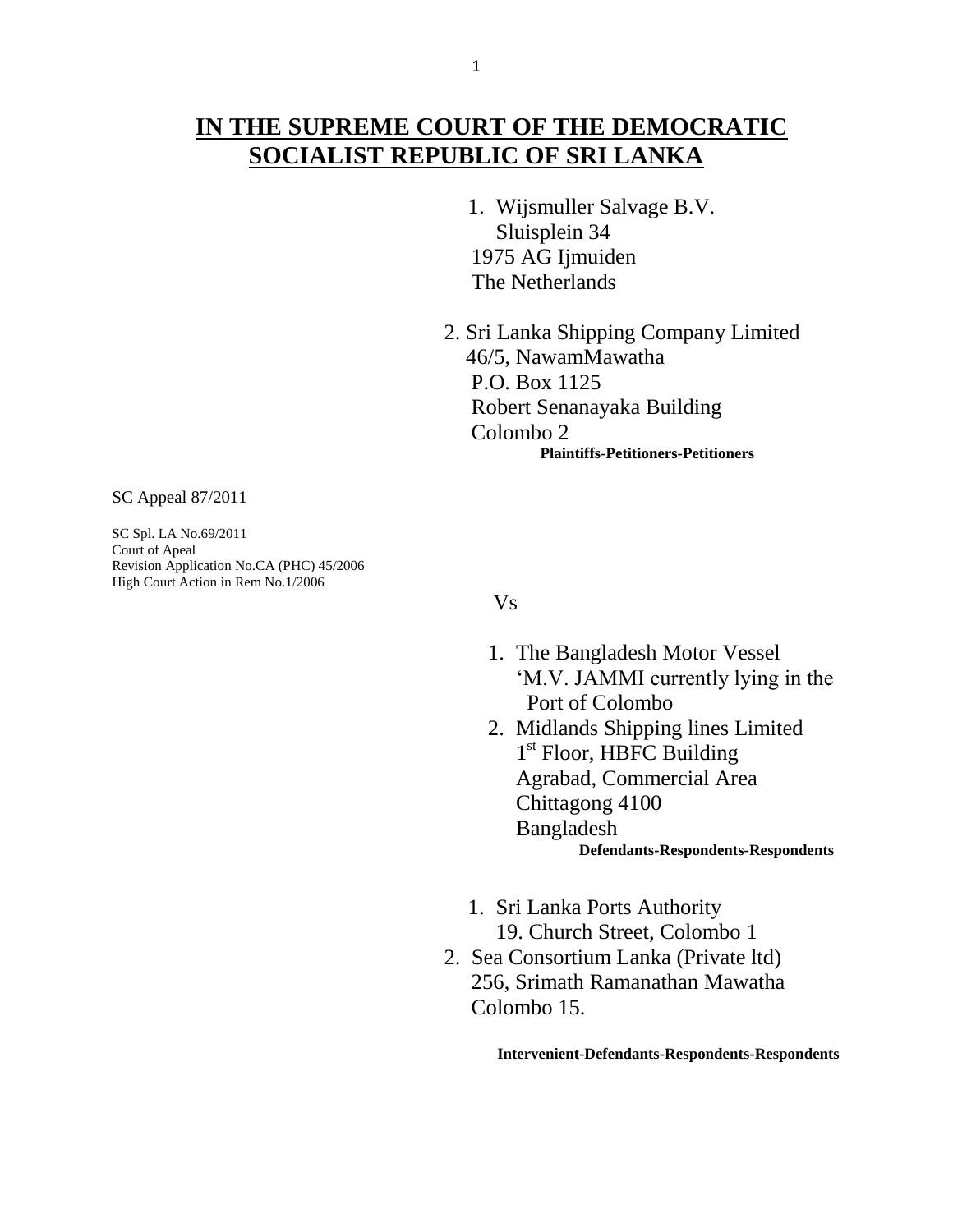- Before : Eva Wanasundera PC J Sisira J De Abrew J NalinPerera J
- Counsel : Murshid Maharoof with Dushantha De Silva instructed by Julius Creasy for thePlaintiffs-Petitioners-Petitioners

Canishka G Witharana with Medha NGamage for the  $1<sup>st</sup>$  and  $2<sup>nd</sup>$  Defendant-Respondent-Respondents Vicum De Abrew DSG withManoharaJayasinghe SSC For the 1<sup>st</sup>Intervenient-Defendant-Respondent-Respondent

Argued on : 22.2.2017

Written Submissions tendered on : By the Plaintiffs-Petitioners-Petitioners on 23.2.2017 By the 1<sup>st</sup>Intervenient-Defendant-Respondent-Respondent on 22.3.2017

Decided on : 22.6.2017

## **Sisira J De Abrew J.**

This is an appeal filed by the Plaintiff-Petitioner-Petitioners against the judgment of the Court of Appeal dated 7.3.2011 wherein the Court of Appeal refused an application of the Plaintiff-Petitioner-Petitioner to charge the relevant persons for contempt of Court of Appeal. Being aggrieved by the said judgment of the Court of Appeal the Plaintiff-Petitioner-Petitioners have appealed to this court. This court by its order dated 29.6.2011 granted leave to appeal on questions of law set out in paragraphs 10(a) to 10(h) of the petition dated 6.4.2011 which are set out below.

a. The Respondent Shipowners are not entitled in Admiralty Law and the rules to seek any disbursement of the sales proceeds of the vessel, irrespective of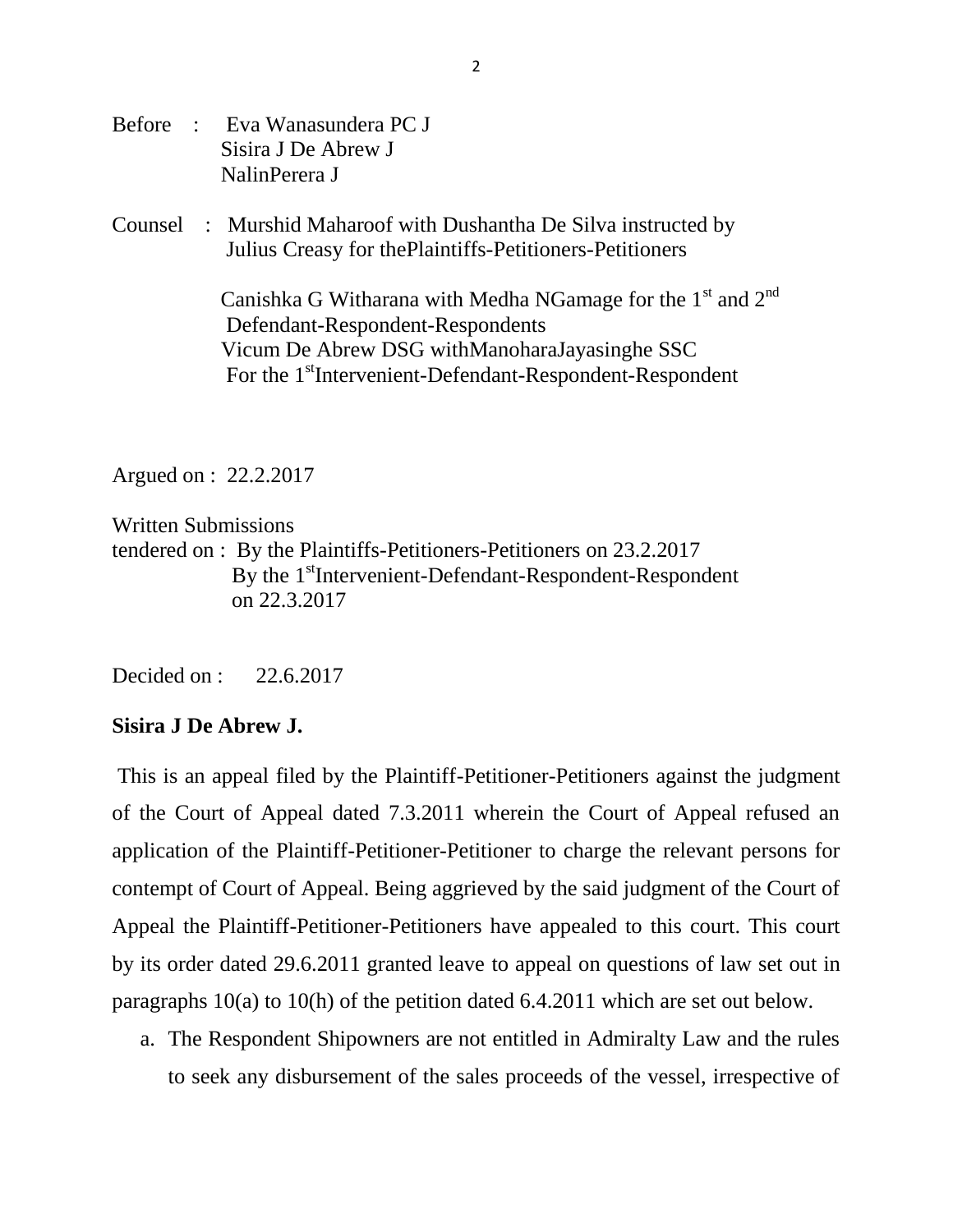whether there is any Stay Order preventing such disbursement or any undertaking by the vessel owners not to seek such disbursement. Such disbursement could only be done upon the conclusion of all the connected Actions *inRem,* which would also include the conclusion of the CA (Revision) Application No. 45/2006 to set aside the Order dismissing the Action *in Rem* No.1/2006, and thereafter, in terms of the Rules prescribed under the Admiralty Jurisdiction Act giving rightful place to priorities.

- b. The Respondent shipowners are not entitled to any proceeds of the sale of the said vessel in view of the claims of the Judgment creditors in Action *in Rem* No. 11/2005 (i.e. SLPA) and Action in *Rem* No. 15/2005 being greater than the said sales proceeds of the said vessel, and in the event the Petitioners succeed in CA (Revision) Application No. 45/2006, as the Petitioners' claim for salvage services rendered to the vessel taking precedence over all other claims, which claim is also greater than the said sales proceeds.
- c. The Power of Attorney Holder of the Respondent Shipowners had surreptitiously obtained the release of the said moneys in Action *in Rem* No. 15/2005, by merely tendering a letter to the High Court Registry and without notice to the other interested parties, including the Petitioners, who were entitled in law to such notice, despite the fact that the said moneys were lying in the connected Action *in Rem* No. 9/2005, and there were Orders by the High Court (Vide the documents marked X1 and X2 to the document marked Y2 hereinbefore) which clearly stated that no disbursement was to be effected other than in terms of Rules laid down in the Admiralty Jurisdiction law.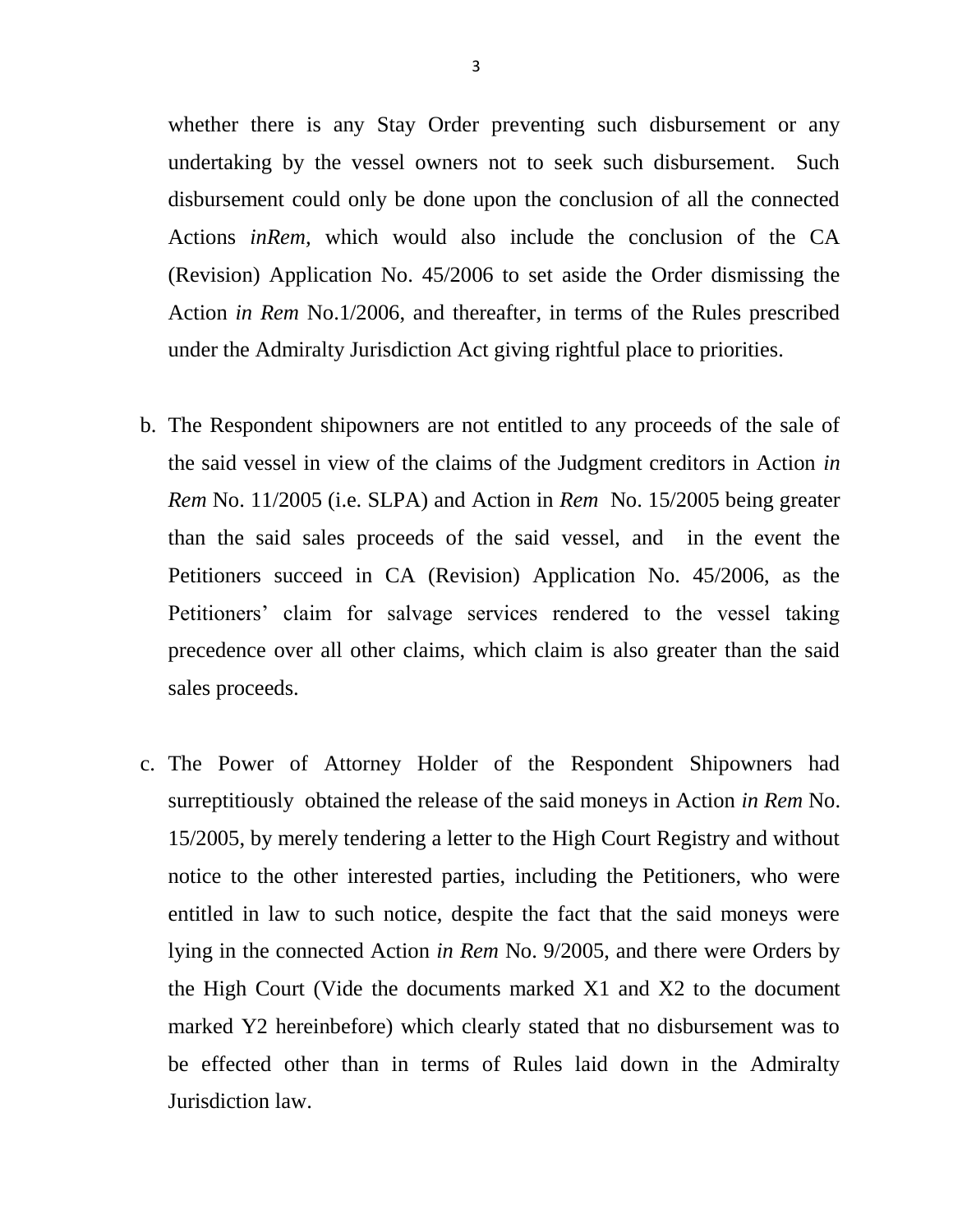- d. The pervious surreptitious applications by the Power of Attorney Holder of the Respondent Shipowners to unilaterally obtain the release of the said sales proceeds which culminated in the Order dated 11<sup>th</sup> December 2006 of the Court of Appeal ( Vide: the document marked X3 to the SLPA"s Motion marked Y2) and that this Order was extended and/or reiterated by the Court of Appeal on  $6<sup>th</sup>$  February 2007 (Vide: the document marked X4 to the SLPA's Motion marked Y2). And the fact that the Order dated  $25<sup>th</sup>$  June 2008 of the Court of Appeal was made consequent to a further application by the Power of Attorney holder of the Respondent shipowners seeking an unlawful release of the sales proceed from the said Action *inRem* No. 9/2005 (Vide: the document marked HCR 1 (b) to the Petitioners" Motion marked Y5 hereinbefore)
- e. The firm undertaking given by Counsel in open Court on behalf of his clients not to seek any disbursements pending the determination of this matter in the Court of Appeal and acted upon by court and formally recorded as an order of Court are not to be disregarded and in view of such undertaking and the subsequent order of court there was no necessity to formally support a stay order to prevent the disbursement of the sales proceeds of the vessel. The Respondent shipowners through their Counsel and Power of Attorney holders had been represented in Court on all occasions when such undertakings were given or extended.
- f. The non availability of the minutes of  $6<sup>th</sup>$  February 2007 of the Hon. Court of Appeal in CA (Revision) Application No. 45/2006, (wherein all Counsel had given a firm undertaking not to seek the disbursement of the sales proceeds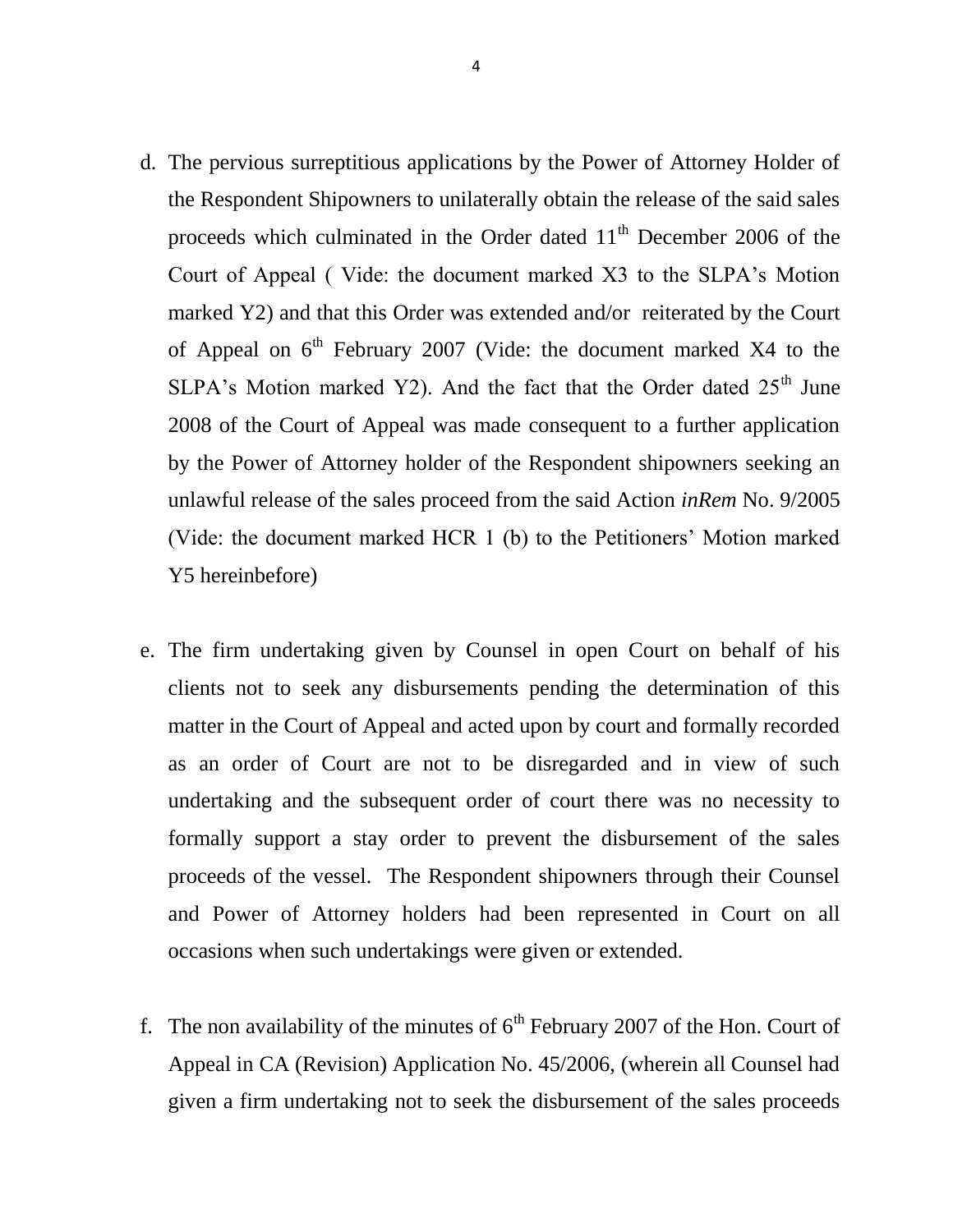of the said vessel) was a matter beyond the control of the Petitioners. Its non availability should not have been decided to the disadvantage of the Petitioners as,

- i. *Ex facie* the Order dated  $25<sup>th</sup>$  June 2008 of the Hon. Court of Appeal (Vide: the document marked HCR 1 (b) to the Petitioners" Motion marked Y5) clearly show that the Court seem to have had the benefit of referring the said minutes of  $6<sup>th</sup>$ February 2007.
- ii. The SLPA"s Motion marked Y2 contains a certified copy of the said minutes of  $6<sup>th</sup>$  February 2007 (vide: the document marked X4 thereto) issued by the Registry of the Court of Appeal.
- g. The High Court and its Registrar had notice of all the relevant Orders and undertakings in the Court of Appeal as regards the said matters and the High Court and its Registrar could not have been unaware of the Petitioners" lawful concerns as to the safety of the sales proceeds of MV Jaami. However, other than the filing of the High Court Registrar's Report in Action *in Rem* No. 15/2005, confirming the removal of the said moneys by the Power of Attorney holder of the Respondent shipowners, there was no further action by the High Court to remedy the gross prejudice caused to the interest of the Petitioners as well as the other claimants by the said unlawful removal of moneys from the sales proceeds of the vessel.
- h. The manifest conduct of the power of attorney holder of the Respondent shipowners, in surreptitiously seeking and obtaining the release of the said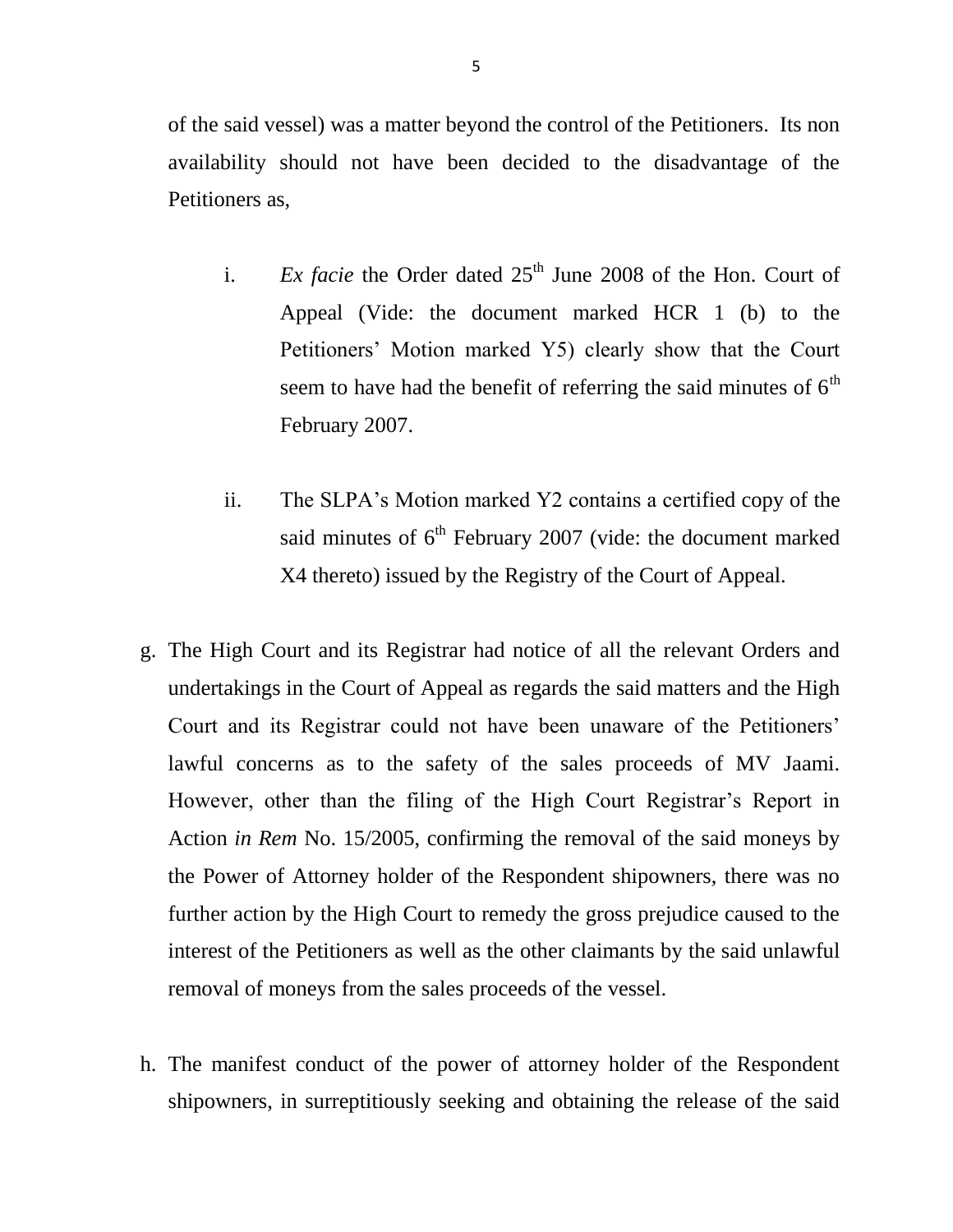moneys, is at variance with the clear provision in the Admiralty law as to priority of claims, and such conduct is an abuse of the process of Court and a fraud perpetrated on Court.

In my view, there are no specific questions of law set out in the said paragraphs. When submissions of counsel are considered, the most important question of law that must be considered in this case can be stated as follows.

"When a party to an action violates an undertaking given to court by him, can such party be charged for contempt of court."

 The Plaintiff-Petitioner-Petitioners (hereinafter referred to as the Plaintiff-Petitioners) filed action in Rem No.1/2006 in the High Court in the High Court of Colombo seeking, inter alia, for an order of arrest and detention of Motor Vessel MV JAAMI lying in the port of Colombo. The learned High Court Judge by her judgment dated 28.2.2006 dismissed the action of the Plaintiff-Petitioners. Being aggrieved by the judgment of the learned High Court Judge,the Plaintiff-Petitioners on 15.3.2006 filed a Revision Application No.45/2006 in the Court of Appeal seeking, inter alia, the following reliefs.

- 1. To act in revision and grant interim relief by issuing an interim order and stay order staying the operation of the order of the learned High Court Judge dated 28.2.2006.
- 2. To act in revision and grant interim relief by issuing an interim order and stay order staying the disbursement of the sum of US\$ 1,615,000/- credited to the Admiralty Account of the High Court of Colombo, being the purchase consideration of the said vessel (MV JAAMI) which is lying to the credit of the Admiralty Account of the High Court of Colombo and arises from the sale of the said vessel MV JAAMI until the final determination of the Application in Revision.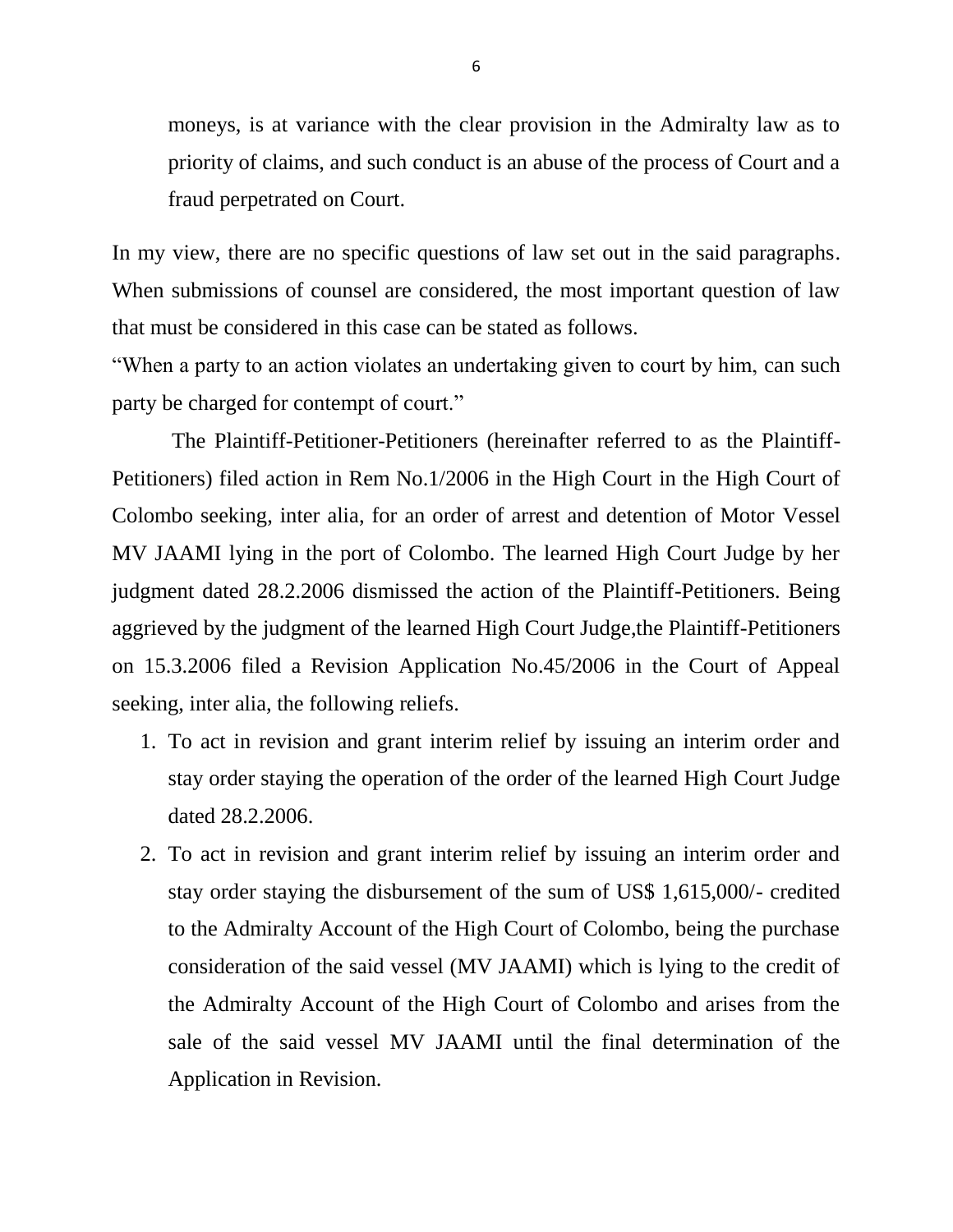3. To act in revision and set aside the order of the learned High Court Judge dated 28.2.2006.

 The Court of Appeal in Revision Application No.45/2006 made an interim order on 6.2.2007 (marked as X4 in Y2) which reads as follows.

"All Counsel agree that they will not seek any disbursement of the sale proceeds of MV JAAMI lying in the High Court without prejudice to the rights of parties to proceed with the trial. As this order relates to 15/2005 and 11/2005, Registrar is ordered to issue copy of this order to the Registrar of the High Court of Colombo."

 According to the order of the Court of Appeal dated 25.6.2008, the Deputy Registrar of the Court of Appeal on 7.2.2007 had communicated the said order to the Registrar of the High Court of Colombo.

 The Court of Appeal on 25.6.2008 in Revision Application No.45/2006 made a further order (marked as X5 in Y2) which reads as follows. On this day all parties were represented by their lawyers.

 "In accordance with the order dated on 6.2.2007 as stated earlier all counsel agreed that they would not seek any disbursement of the sale proceeds of MV JAAMI lying in the High Court without prejudice to the rights of parties to proceed with the trial as this order relates to  $15/2005$  and  $11/2005$ . As the Registrar of this court has already issued a copy of this order to the Registrar of the High Court of Colombo, this court is of the firm belief that the aforesaid order made by this court should not be violated unless a contrary order is made by a Superior Court. As this matter is pending before this court, the Registrar is directed to inform the Registrar of the High Court that any application pertaining to the disbursement of the sale proceeds should not be entertained pending the application before this court."

 When the above orders were in operation PPJ Hewawasam, the Power of Attorney holder of the 2<sup>nd</sup> Defendant-Respondent-Respondent (hereinafter referred to as the  $2<sup>nd</sup>$  Defendant-Respondent made an application to the High Court to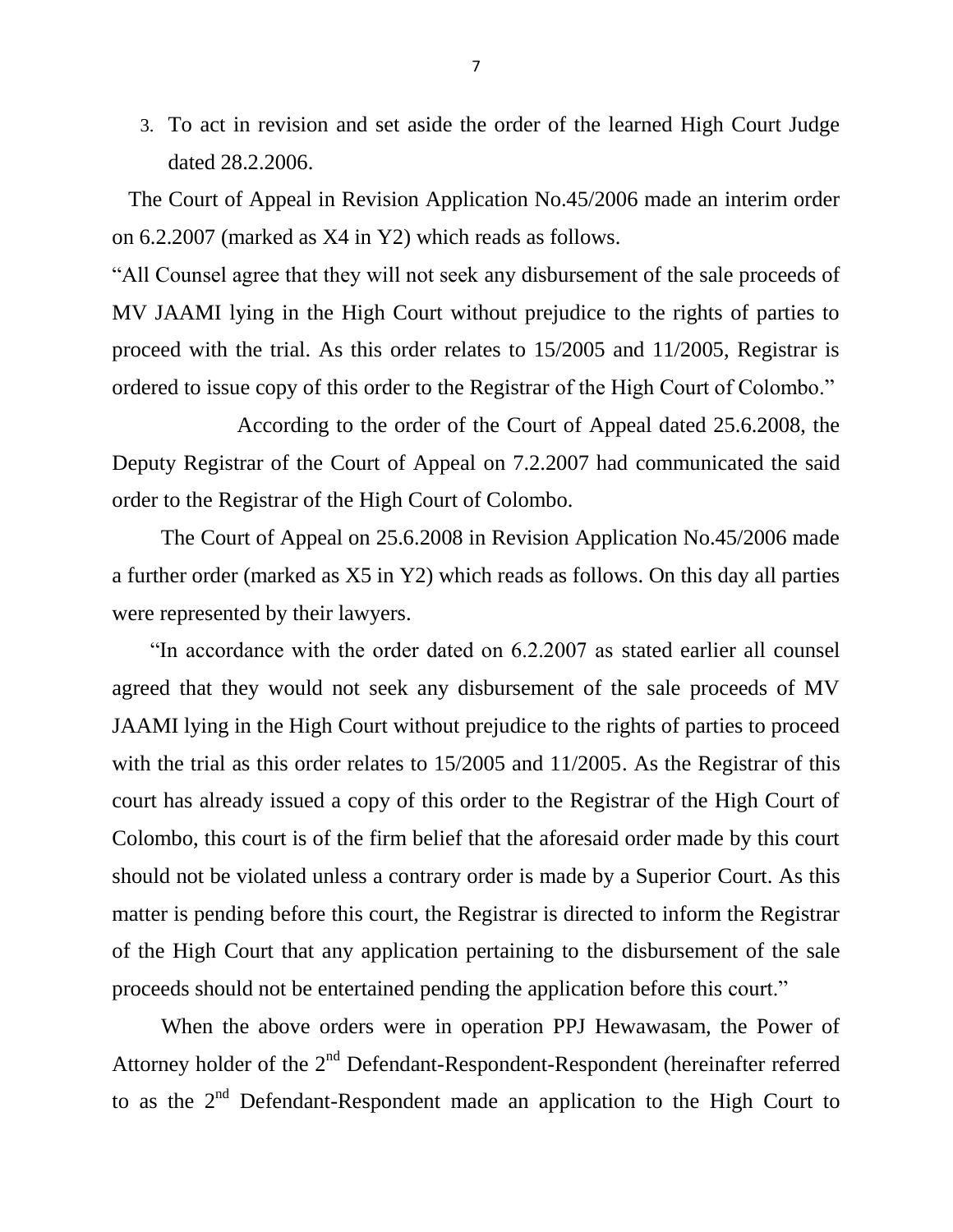release US\$ 337,553 from the sale proceeds of vessel MV JAAMI. The High Court ordered the release of the money and as a result of the said order, PPJ Hewawasam, the Power of Attorney holder of the  $2<sup>nd</sup>$  Defendant-Respondent received Rs.33983850/95 (cheque No.648824). It appears that PPJ Hewawasam, the Power of Attorney holder of the $2<sup>nd</sup>$  Defendant-Respondent has made the above application to the High Court for the release of the money when the orders of the Court of Appeal dated 6.2.2007 and 25.6.2008 were in operation. It appears from the said orders of the Court of Appeal that on  $6.2.2007$  and  $25.6.2008$  the  $2<sup>nd</sup>$  Defendant-Respondent had been represented in the Court of Appeal by counsel and that both orders had been communicated to the High Court (vide document marked CR1a). Learned counsel for the Plaintiff-Petitioners contended that the  $2<sup>nd</sup>$  Defendant-Respondent and or his Power of Attorney holder had committed contempt of Court of Appeal when the said application for the release of money was made to the High Court on 18.12.2009.The Plaintiff-Petitioners filed papers in the Court of Appeal alleging that the  $2<sup>nd</sup>$  Defendant-Respondent and or his Power of Attorney holder had committed contempt of Court of Appeal when the said application for the release of money was made to the High Court on 18.12.2009. The Court of Appeal,after hearing submissions of both parties on the said application of thePlaintiff-Petitioners, delivered its judgment on 7.3.2011. The Court of Appeal by its judgment dated 7.3.2011 decided that the order of the Court of Appeal dated 25.6.2008 was a per-incuriam order and therefore refused to inquire into the charges of contempt of court. Learned counsel for the Plaintiff-Petitioners contended that the said judgment of the Court of Appeal was wrong. I now advert to this contention. The Court of Appeal by its order dated 25.6.2008 (marked as X5 in Y2) observed that all counsel on 6.2.2007 had agreed not to seek any disbursement of the sale proceeds of MV JAAMI lying in the High Court.The Court of Appeal in the said order dated 25.6.2008 also observed that the order of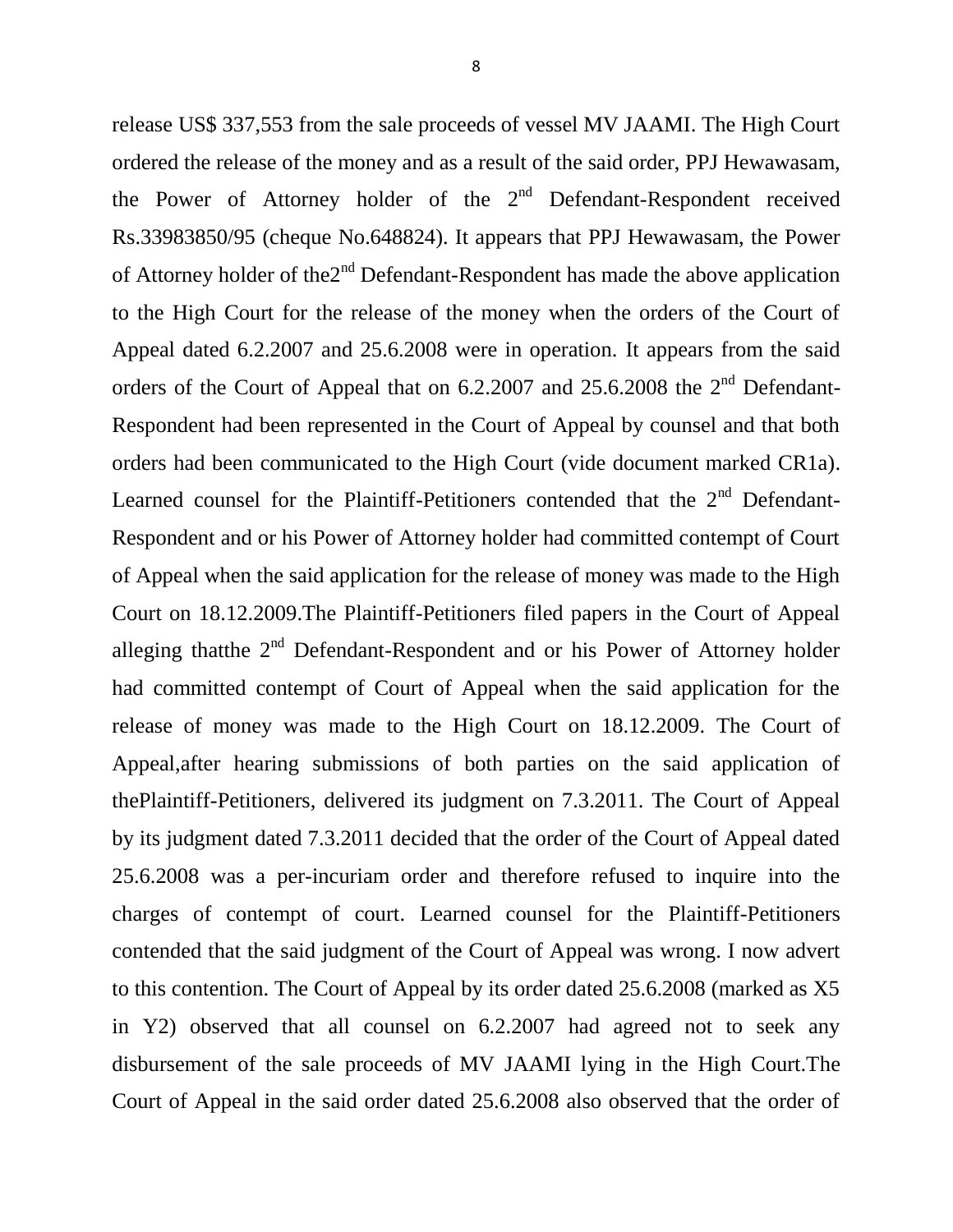the Court of Appeal dated 6.2.2007 should not be violated by the parties. When this order made on 25.6.2008 was in operation how did the Power of Attorney holder of the  $2<sup>nd</sup>$  Defendant-Respondent made an application on 18.12.2009 to get the money released from the sale proceeds of M.V. JAAMI lying in the High Court. He received Rs.33983850/95 from the sale proceeds of M.V. JAAMI. When I consider the above matters, it appears that there is material to consider that the  $2<sup>nd</sup>$ Defendant-Respondent and/or his Power of Attorney holder had committed the offence of contempt of Court of Appeal.

 The Court of Appeal by its order dated 7.3.2011, decided that order of the Court of Appeal dated 25.6.2008 was a per-incuriam order and that therefore refused to inquire into the charge ofcontempt of Court of Appeal. When the Power of Attorney holder of the  $2<sup>nd</sup>$  Defendant-Respondent made the above application on 18.12.2009, was there any declaration by the Court of Appeal to the effect that the order of the Court of Appeal dated 25.6.208 was a per-incuriam order. The answer is in the negative. Party to an action cannot decide that an order of court is a perincuriam order. Such a decision must be made by court and if such an order was made by court. It is the duty of court to vacate it. When I consider the above matters, I am of the view that there is material to consider that the  $2<sup>nd</sup>$  Defendant-Respondent and/or his Power of Attorney holder had violated the order of the Court of Appeal dated 25.6.2008. In this connection I would like to consider a judicial decision. In De Alwis Vs Rajakaruna 68 NLR 180 this court observed the following facts.

 "According to the terms of an interim settlement recorded by court in an action the plaintiff agreed to hand over certain motor vehicles (tractors) and undertook not to make use of them. The plaintiff however failed to honour his undertaking." This Court held as follows.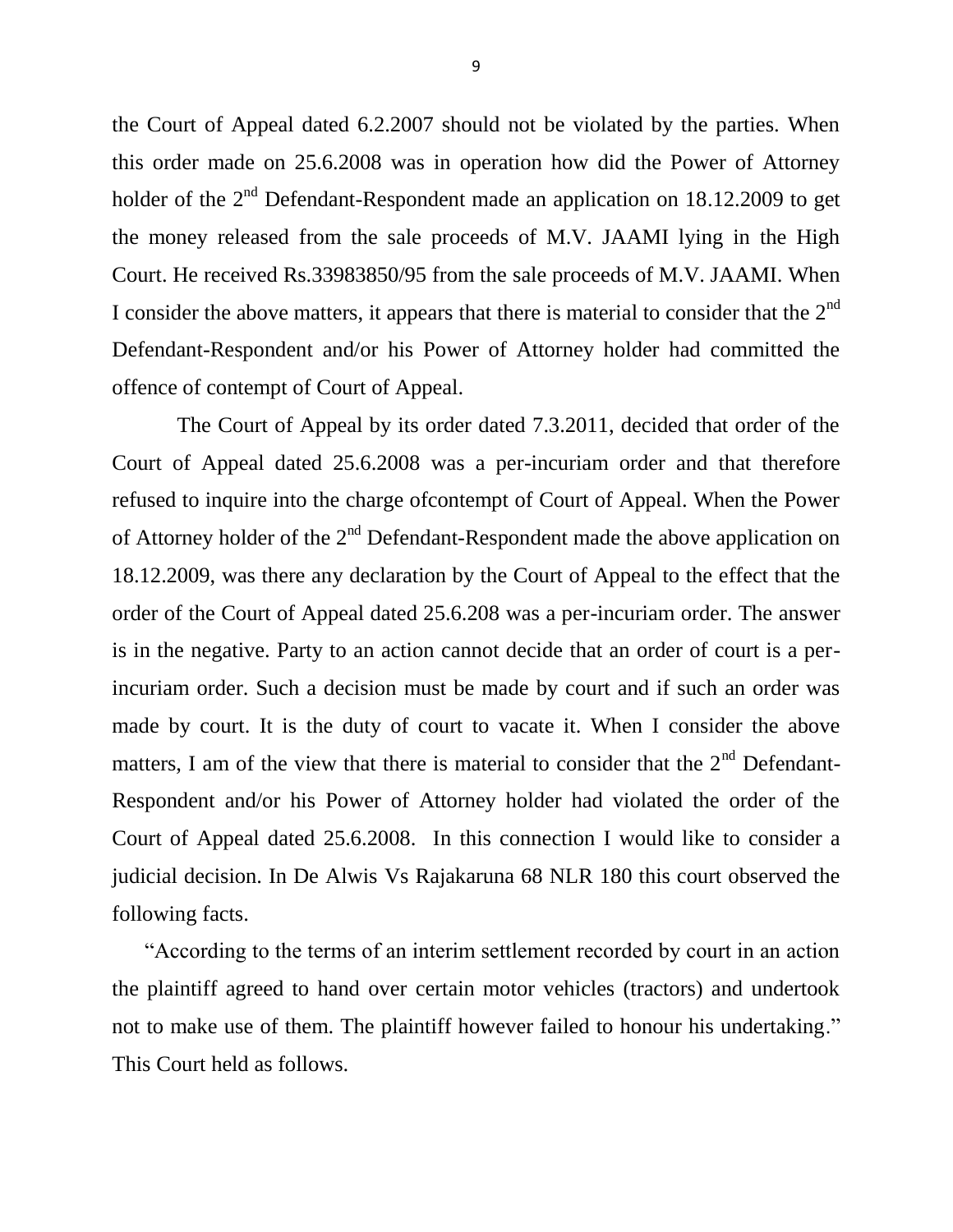"The plaintiff was guilty of contempt of court. The failure of a party to honour an undertaking given by him to court is a contempt of court."

 When a party to an action gives an undertaking to court, it becomes his duty to implement it. When a party fails to honour an undertaking given to court, such party is guilty of contempt of court. The  $2<sup>nd</sup>$  Defendant-Respondent has failed to honour the undertaking given by him to court when his Power of Attorney holder made the application to court on 18.12.2009 to release money from the sale proceeds of vesselM.V. JAAMI.

 When I consider all the above matters, I hold that the Court of Appeal was wrong when it, by judgment dated 7.3.2011, decided not to initiate an inquiry or issue charges for contempt of Court of Appeal. In my view there is material against the 2<sup>nd</sup> Defendant-Respondent and/or his Power of Attorney holder to consider contempt charges. For the above reasons, I set aside the judgment of the Court of Appeal dated 7.3.2011 and direct the Court of Appeal to rehear the case.

 The Plaintiff-Petitioners in their application filed in this court has also sought the following relief.

"Order the 2<sup>nd</sup> Defendant-Respondent and/or his Power of Attorney holder PPJ Hewawasam to forthwith return the sum of Rs.33,983,850/95 received by him on 22.12.2009."

 It has to be noted here that in the Revision Application 45/2006 filed in the Court of Appeal, the Plaintiff-Petitioners had not sought such a relief. His appeal to this court was against the judgment dated 7.3.2011 wherein the Court of Appeal refused to consider charges of contempt of Court of Appeal.The Court of Appeal by the said judgment has not considered the granting or refusing of the said relief. Therefore it is not proper for me to consider granting of the said relief. I therefore refused to consider the said prayer.